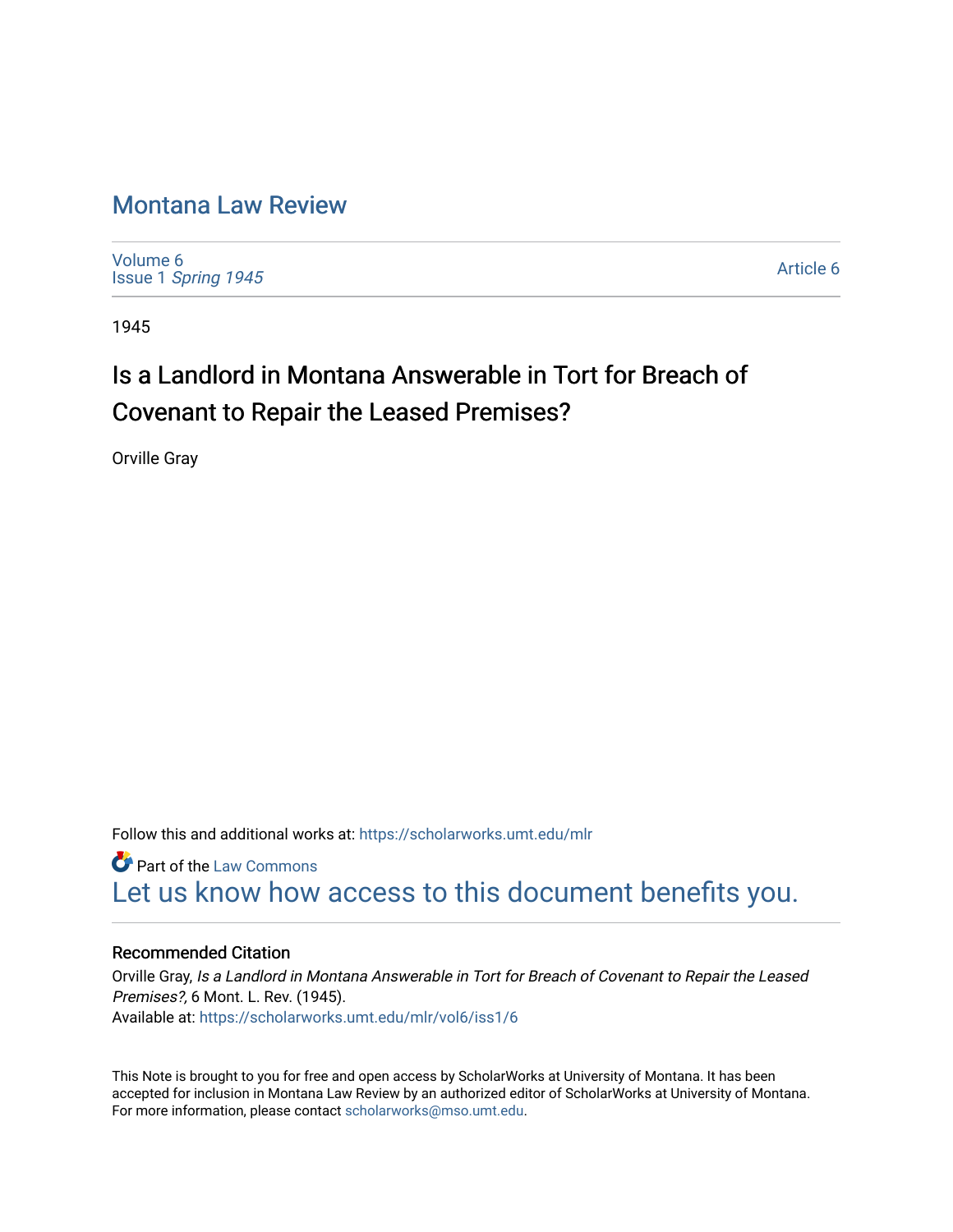#### **MONTANA** LAW REVIEW

The only way that such a release can free the tortfeasor from his duty to contribute is to include a provision to the effect that the other tortfeasors shall be released from the injured person's pro rata share of the common liability.'

**(7)** Another optional section of the act enables one or more of several tortfeasors sued **by** the injured person to add as third-party defendants any fellow joint tortfeasors whom they believe to have been also responsible for the tort. In this way the interests of justice may be promoted **by** obviating the necessity of a separate action for contribution.<sup>85</sup>

As can be easily seen, a legislative adoption of these provisions of the Uniform Act would establish a system whereby the respective liabilities of the tortfeasors could be equitably and conveniently determined, and the distribution of loss would be governed **by** the respective degrees of fault."

Robert Brooke.

#### IS **A LANDLORD IN MONTANA ANSWERABLE IN TORT FOR BREACH OF COVENANT TO REPAIR THE LEASED PREMISES?**

In this paper we shall deal with the question of a landlord who contracts with his tenant to repair defects in the leased premises and: fails to do so. Injury results to the tenant proximately caused **by** such defect not being remedied **by** the landlord as he had agreed. Can the tenant recover in a tort action,

For an excellent defense of the law allowing contribution among Joint tortfeasors, in answer to the theory broached **by** Mr. James, see Mr. Gregory's reply in 54 **HARV.** L. REv. **1170.**

**Sec. 5** (ann.) **'Sec. 7** (the procedural aspect of this section is modeled as closely as possible after the new **FEDERAL RULES OF CIviL PROCEDURE, 28 U. S. C. A.,** following **723c.**

<sup>&</sup>quot;It might be well to note a recent criticism directed towards this mod-James, in 54 HARV. L. REv. **1170,** advocates a program of socialization of loss **by** the simple theory of retaining the common law rule against contribution. His argument boils down to the premise that joint and several liability among tortfeasors, without contribution, gives the injured person a free hand in shifting the loss to that tortfeasor best able to bear it thus passing it on to society in general. This argument seems inconclusive due to the fact that it appears to be predicat- ed on the rapid increase in joint tort liability in automobile accidents where **If** no contribution is allowed, the loss in the majority of cases would be borne **by** an insurance company, thus effecting a wider distribution of loss. In innumerable other tort actions, this result would not follow.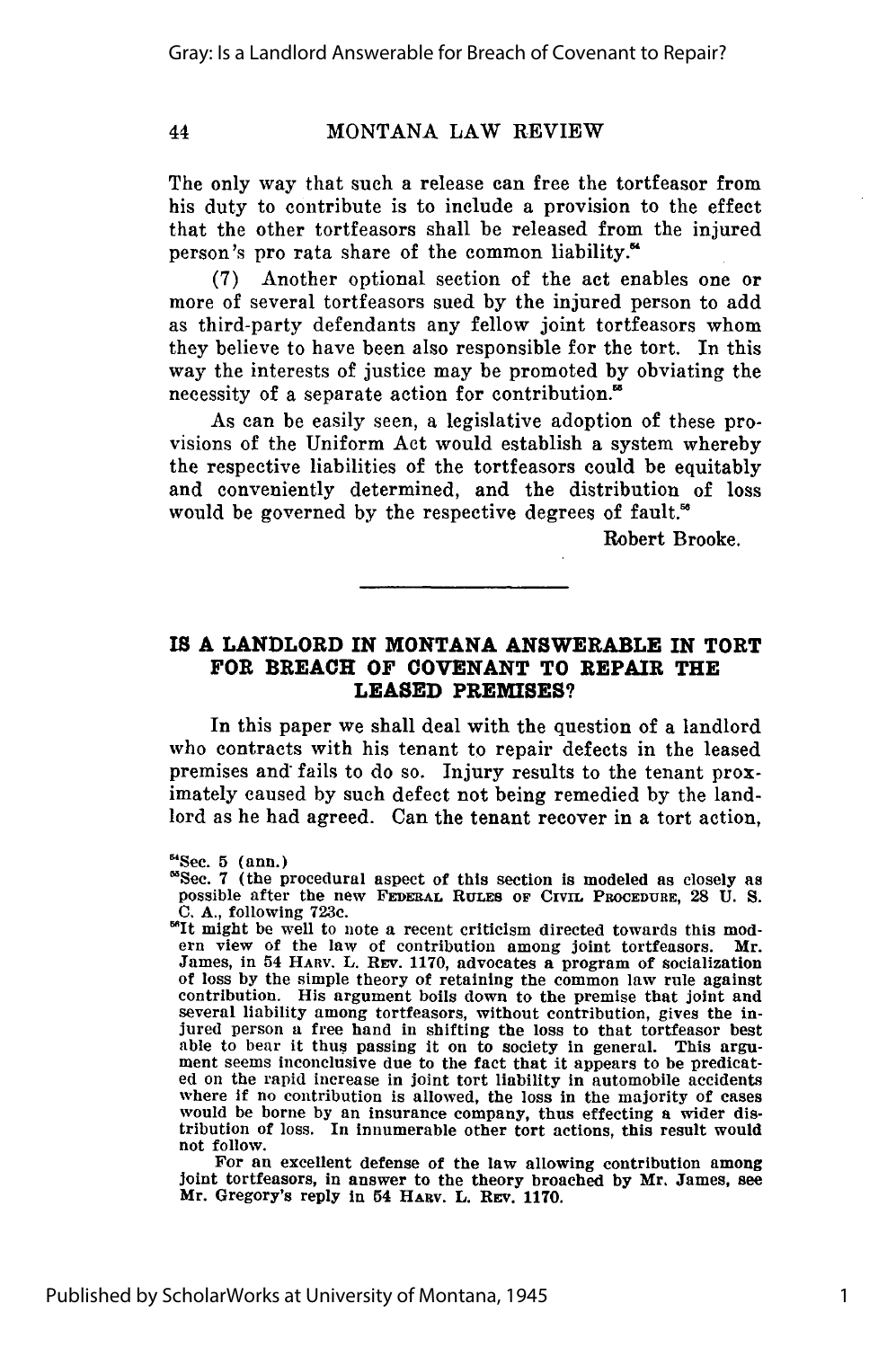or must he be satisfied with an action on the contract and a contract measure of damages?

At common law, a rule similar to caveat emptor applied to leased realty. Courts looked at the transaction as a sale of an interest in the land, title to which vested in the lessee immediately upon the execution of the lease. He was entitled to the exclusive and peaceable enjoyment thereof during the term. The prospective tenant could inspect as fully as could the landlord, and consequently he took for better or for worse. Since the landlord was under no duty to repair defects existing prior to the lease, a fortiori, he was under no duty to repair dilapidations which occurred during the tenancy, even though called to his attention **by** the tenant.'

To this general rule that the landlord owes no duty to the tenant to make the premises safe, the courts early developed a number of exceptions.' One was that the landlord would be liable for any concealed or hidden dangers he knew to exist, but which the tenant could not discover. **A** second was where the premises leased were to be used for a public purpose, and here again the landlord was liable to members of the public injured by defects in the premises.<sup>8</sup> The landlord was also held liable for injuries occurring in common passages where the landlord and not the tenant retained control. **A** fourth exception was where the landlord in fact purported to have repaired the defect but in fact aggravated it, to the tenant's injury. **A** fifth exception involves landlords covenant to repair and failure to do so. It is with this exception alone that we are concerned.

At common law this exception was not recognized. If the landlord covenanted to repair and injuries resulted from his failure to do so, the damages recoverable for the breach were limited to the difference between the rental value of the premises with repairs, and their rental value without. Damages resulting from an injury to a tenant's person or property were too remote to be recovered in an action on the covenant. Nor could damages to a third party or his property be recovered because the covenant to repair was not made for his benefit.' Clearly recovery was limited strictly to a contract, not a tort, measure of damages.

.<br>"Bohlen, *Landlord and Tenant*, 35 HARV. L. REV. 633.<br>"Prosser on Torts (1st ed. 1941) sec. 81, p. 648.<br>"Junkermann v. Tilyou Realty Co. (1915) 213 N. Y. 404, 408, 108 N. E. **190, L. R. A. 1915F 700. 'Harkrider,** *Tort Liability of a Landlord,* **26 MICH. L. REv. 260; 1** *Tiffany,* **Landlord and Tenant p. 589.**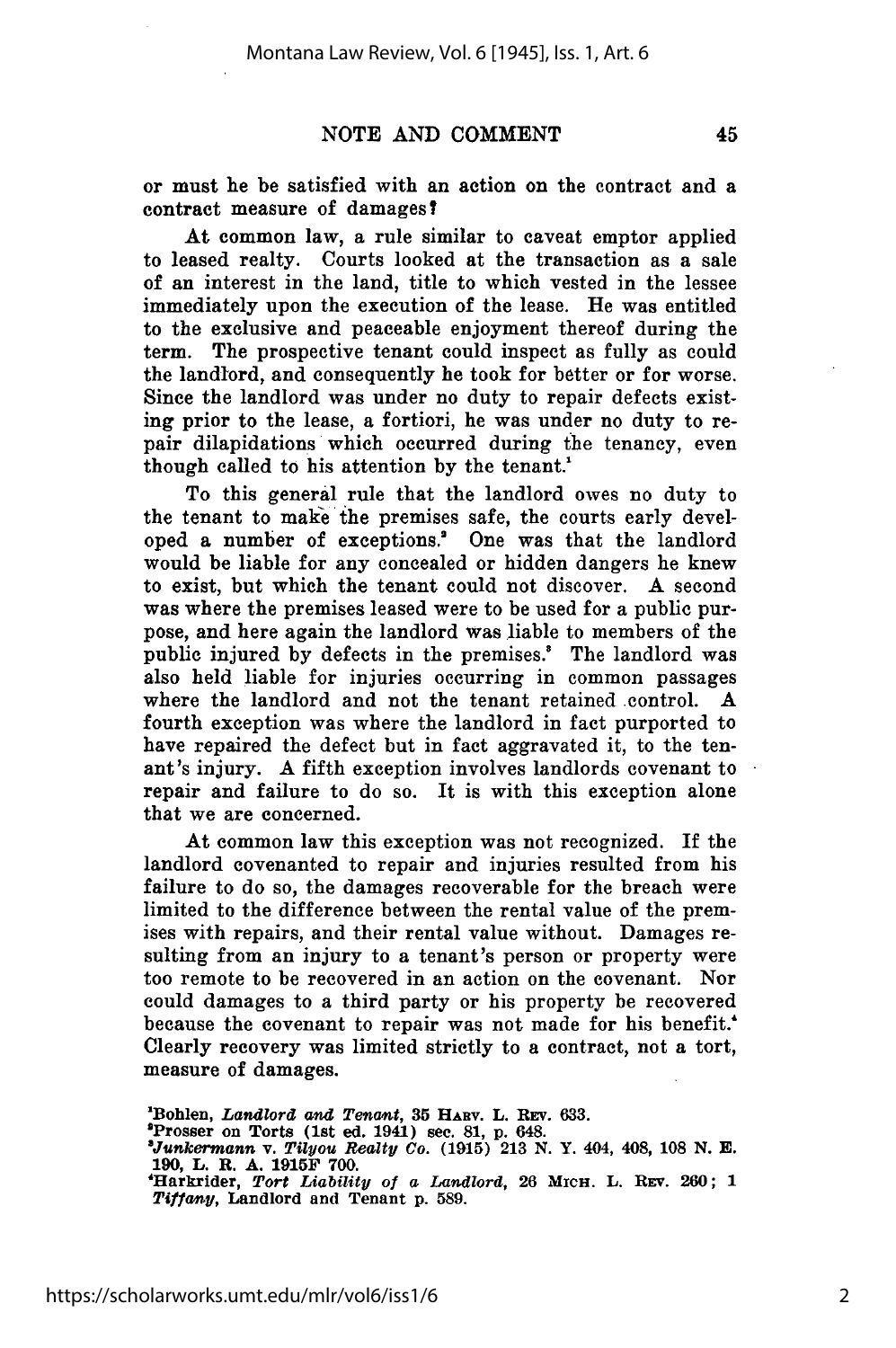#### MONTANA LAW REVIEW

The majority of American jurisdictions still hold that the tenant's action for landlord's breach of covenant to repair is ex contractu not ex delicto. The lessor's liability for non performance is said by the Maine court<sup>5</sup> to be no greater than that of a carpenter or other person contracting to repair.

**". ..** if the lessor contracts to repair the premises in the possession and under the control of his tenant, his liability is no greater or different than would be the liability of a third person, e.g. carpenter or other mechanic who contracts to make such repairs. . . . . "

A leading case in establishing this view was *Schick v. Fleischauer.'* Here the landlord had been notified of a defective ceiling and had agreed to repair, but he failed to do so and it fell on the tenant, causing the injuries complained of. The court held that a mere contract by the landlord to repair did not subject him to liability for negligence for personal injuries resulting to the tenant from the failure to perform the contract.

"Where the sole relation between two parties is contractual in its nature, a breach of the contract does not usually create a liability as for negligence."

New York has recently reiterated this view<sup>7</sup> which has also been taken by the Michigan court<sup>s</sup> which said,

**". ..** The tenant cannot maintain an action of tort for a breach of the contract duty of the owner to keep the house in repair, there being no contract, and if there were, tort would not lie **....** The tenant's right to recover damages in tort can only be based on Pub. Acts 1917, No. 167, #71, requiring the owner to keep the premises in repair, which duty is ultra contractual."

A recent Pennsylvania case' in an action for trespass for injuries to the wife of a tenant caused by the collapse of a stairway, where judgment for defendant was affirmed, followed this view. The court held:

**...** an agreement to repair does not impose on the landlord liability in tort at the suit of the tenant or other

<sup>5</sup>Jacobson et al v. Leventhal, (1930) 128 Me. 424; 148 A. 281; 68 A. L. **R. 1192. '(1898) 26 App.** Div. 210; 49 **N. Y. S. 962.** (1536) 20 App. Div. 210; 49 N. 1. 8. 902.<br>
"Cullings v. Goetz et al. (1931) 241 N. Y. S. 109, 111.<br>
"Annis v. Britton (1925) 233 Mich. 291, 105 N. W. 128.<br>
"Harris et ux. v. Lewistown Trust Co. et al. (1937) 326 Pa. 145: **A. 34.**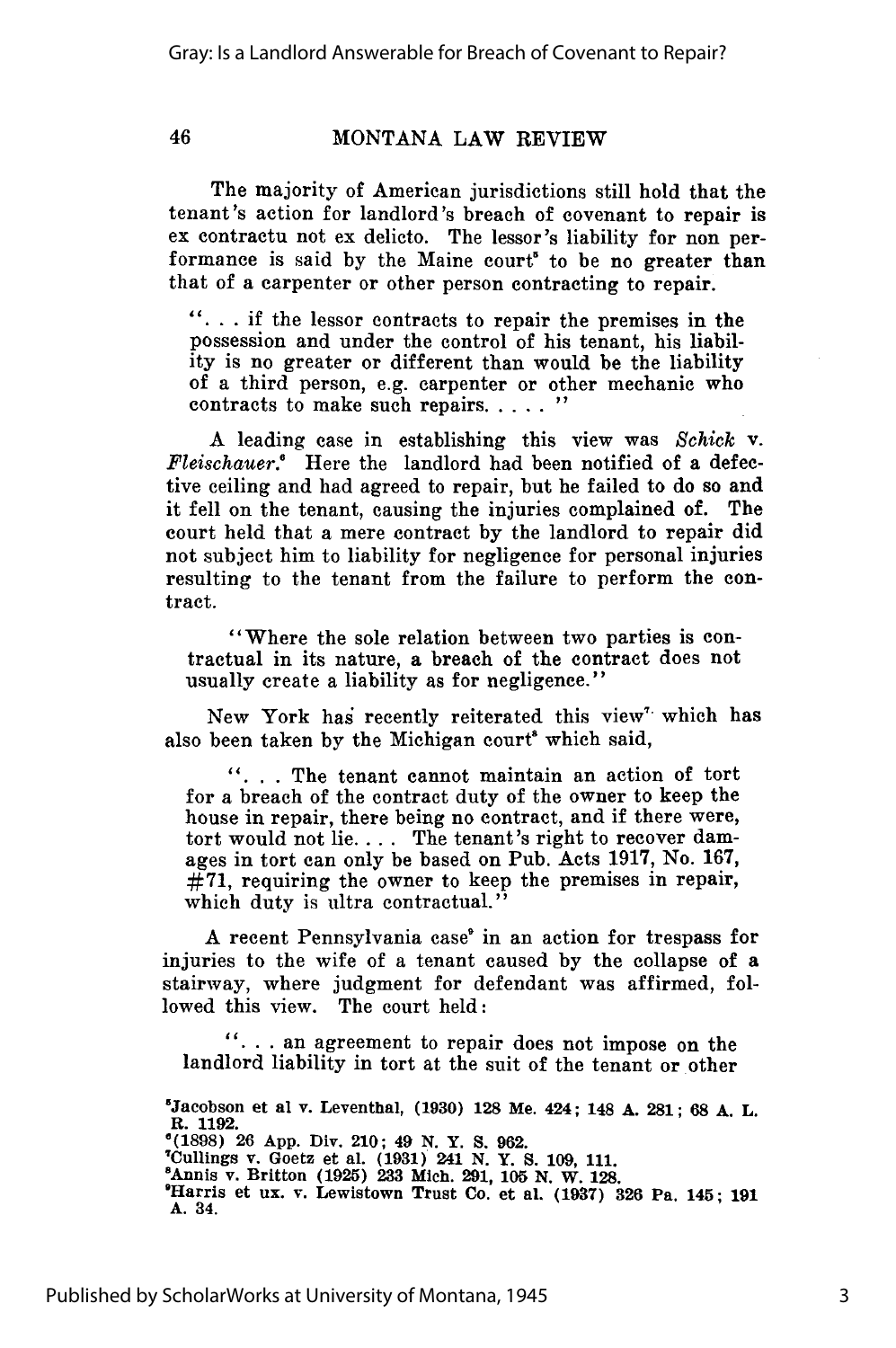on the land in the right of the tenant, since liability in tort should follow the legal incident of occupation and control, and occupation and control are not reserved by an agreement of the landlord to repair."

The court goes on to recognize that a minority of the jurisdictions take the opposite view and hold that a promise to repair is a reservation of control over the premises. The Pennsylvania court expresses its disagreement with the Barron case, which appears below.

Vermont also accepts this rule in a late case" and the court says,

**it \*'We** accept the rule as stated by Cardozo, C.J., in the Cullings case that **'. .** . occupation and control are not reserved through an agreement that the landlord will repair.' **"**

In direct opposition to the common law view limiting recovery to a contract measure of damages is that of the Restatement of Torts shown in Sections 357" and 378." A variety of ingenious theories has been advanced in support of this liability by courts adopting the minority view. The most popular one is that under an agreement to repair, the lessor retains the privilege to enter and supervise the property and so is in "control" of the premises, and subject to the same duties as the occupier. This seems to be the theory the Minnesota court proceeded under in the leading case of *Barron* v. *Liedloff."* This was an action for damages for injury to a subtenant caused by a board in the porch giving way, after the landlord (defendant) had agreed to repair it.

**it** \*\*where he agrees to repair and keep in repair the leased premises, his right to enter and have possession of

"\*Soulia v. Noyes et **al.** (1940) .... **Vt.....,** 16 **A.** 2nd **173.**

"Restatement, Torts, Sec. 357. A lessor of land is subject to liability for bodily harm caused to his lessee and others upon the land with the consent of the lessee or his sub-lessee by a condition of disrepair existing before or arising

a. the lessor, as such, has agreed by a covenant in the lease or otherwise, to keep the land in repair, and

b. the disrepair creates an unreasonable risk to persons upon the land which performance of lessor's agreement would have prevented.

"Restatement, Torts, Sec. 378.

A lessor of land who, as such, contracts with his lessee to keep premises in repair, is subject to liability for bodily harm to others outside the land caused by a condition of disrepair which involves an unreasonable risk to them which the lessor's performafice of his contract would have made reasonably safe.

"(1905) **95** Minn. 474, 475; 104 N. W. 289.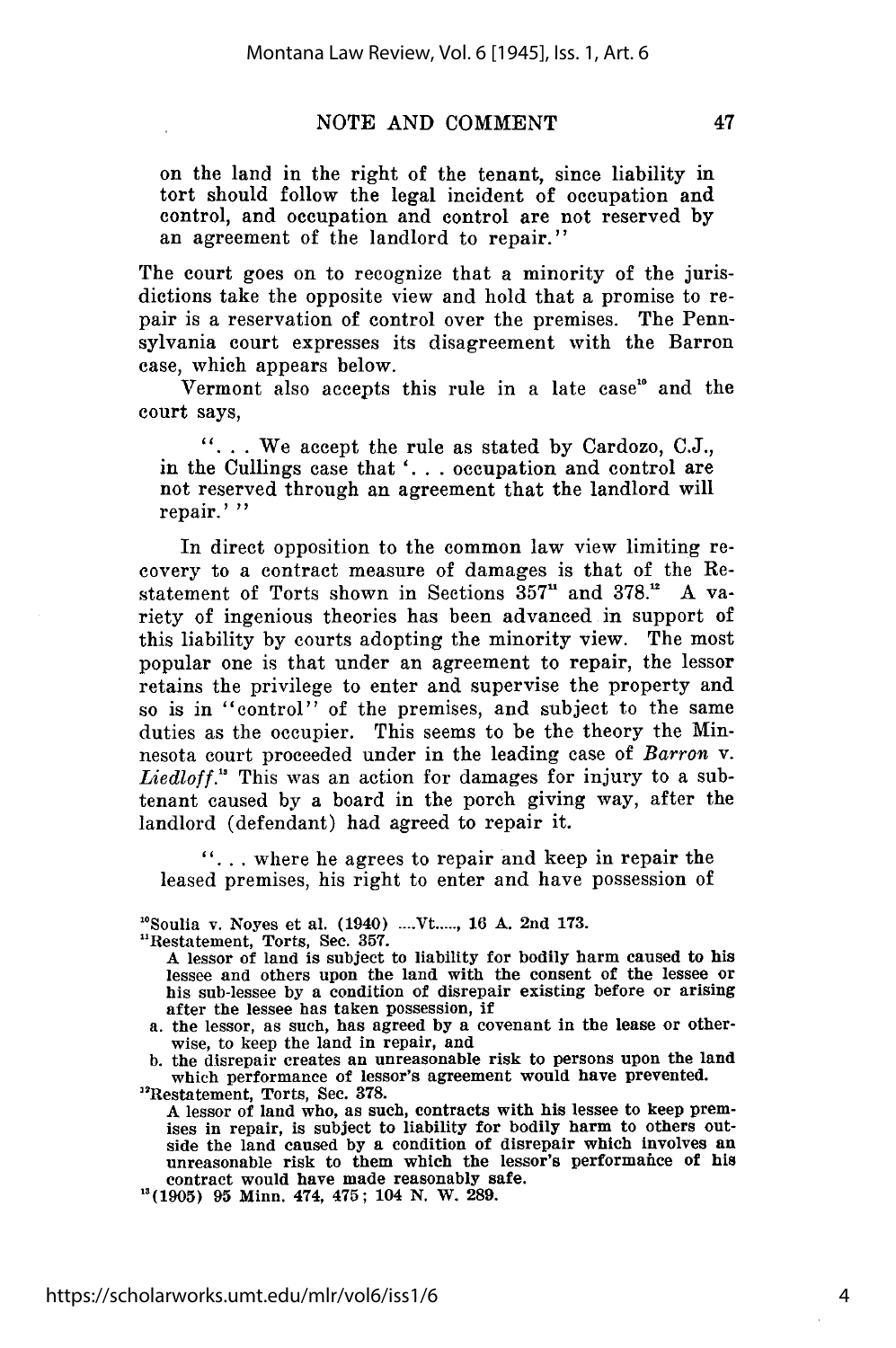#### MONTANA LAW REVIEW

the premises for that purpose is necessarily implied and his duties and liabilities are in some respects similar to those of owner and occupant. And if his negligence in making or failing to make the repairs results in an unsafe condition of the premises, he is liable for injuries caused thereby to persons lawfully on the premises who are not guilty of contributory negligence on their part."

This view is carried to the extreme in the case of *Keiper* **v.** Anderson *et al*," where recovery was allowed in an action for the death of plaintiff's husband, a janitor, due to tuberculosis. The alleged cause was defendant landlord's failure to keep premises heated, as he had covenanted to do." But it seems obvious that the control in such cases is a mere fiction since the landlord has no power to exclude anyone or to direct the use of the land.

A second theory, and it would seem a better one, is that the lessor by his promise has induced the tenant to forego making repairs himself, and by such misleading undertaking has made himself responsible for the consequences that proximately result. He is distinguished from other contractors by the peculiar probability that the tenant will rely on him. In short, it is the doctrine of reliance. This view has been taken by the Tennessee court." Whatever the theory, the cases seem to represent a rather ill-defined feeling that the responsibility which has been voluntarily retained by the landlord should not be shifted to the tenant.

The question then arises as to the position of the Montana court. Our legislature early adopted two sections of the California code verbatim which have an important bearing on the problem.

R. C. M. (1935) 7741 Lessor to Make Dwelling House **Fit** for its Purpose.

Lessor of building intended for the occupation of human beings, must, in the absence of an agreement to the contrary, put it in a condition fit for such occupation, and repair all subsequent dilapidations thereof which render it untenantable, except such as are mentioned in Section 7734.

R. C. M. (1935) 7742 When Lessee May Make Repairs, Etc.

**14(1916) 138 Minn. 392; 165 N.** W. **237; LRA 1918C 299.**

 $^{18}$ Good v. Von Henert, 114 Minn. 393; 131 N. W. 466. Ames v. Brandvold, (1912) 119 Minn. 521, 138 N. W. 787. Deegan v. Heilman Brew-<br>ery Co. (1915) 129 Minn. 496, 152 N. W. 877.<br>"Merchants Cotton Press and Storage Co.

**187; 186 S. W. 87.**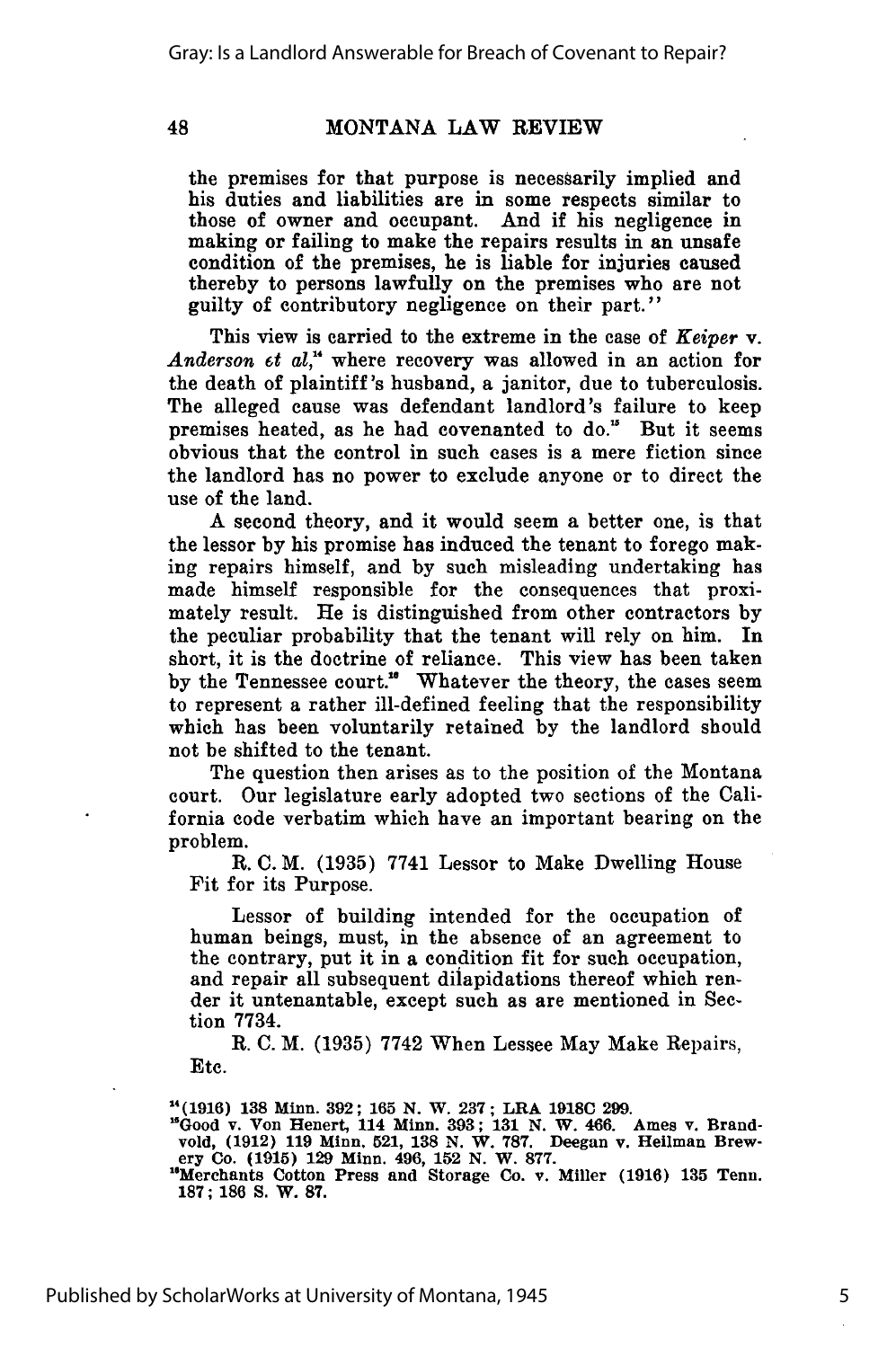**If,** within a reasonable time after notice to the lessor of dilapidations which he ought to repair, he neglects to do so, the lessee may repair the same himself where the cost of such repairs does not require an expenditure greater than one month's rent of the premises, and deduct the expense of such repairs from the rent, or lessee can vacate the premises jn which case he shall be discharged from further payment of rent, or performance of other conditions.<sup>17</sup>

As there were already a number of cases decided in California in reference to these sections when Montana adopted them, it is assumed our legislature intended to adopt the construction given by those cases. In one of the first of these," the California court held that the only statutory consequences of a breach of lessor's obligation were that lessee could either vacate or repair it himself. In a later case" the same court again held that the obligation imposed by the first section

*...* should be and is, limited to the extent of the privilege conferred on the tenant by section 1942 (R. C. M. (1935) 7742) and the only consequences of the breach of the landlord's obligation is that the tenant may either vacate or expend a month's rent on repairs."

In the recent (1918) and more conclusive case of *Granzer* v. *Flanagan*<sup>20</sup> the tenant brought suit for injuries caused his child by a gas explosion. The tenant and the landlord's agent, in inspecting the house, had noted a gas pipe uncapped. The agent had promised to repair but had failed to do so. The court held for the defendant, and that the statute provided the remedy, and that the tenant could treat the landlord's failure to repair as a breach of the lease and vacate or make repairs himself.

With these cases in mind, let us see what our court has done. Even before the statutes in question were adopted, the court held that the lease of a house is no implied warranty that the property is fitted for the use for which it is let, or for any purpose, or that it will remain in a tenantable condition." The court early (1904) limited the application of the sections strictly to dwelling houses<sup>22</sup> and in the case of *Bush, Executrix v. Baker"* decided that the tenant, after making repairs amounting

**"California Civil Code, (1920)** Sections **1941, 1942. "(1888) Seeber v. Blanc, 76 Cal. 173, 18 P. 260. "(1899) Gately v. Campbell, 124 Cal. 250; 57 P. 567. "35 Cal. App. 724; 170 P. 1076. 2(1898) York v. Stewart et al. 21 Mont. 515; 55 P. 29. "Landt et al v. Schneider, 31 Mont. 15; 77P. 307. "(1915) 51 Mont. 326; 152 P. 750.**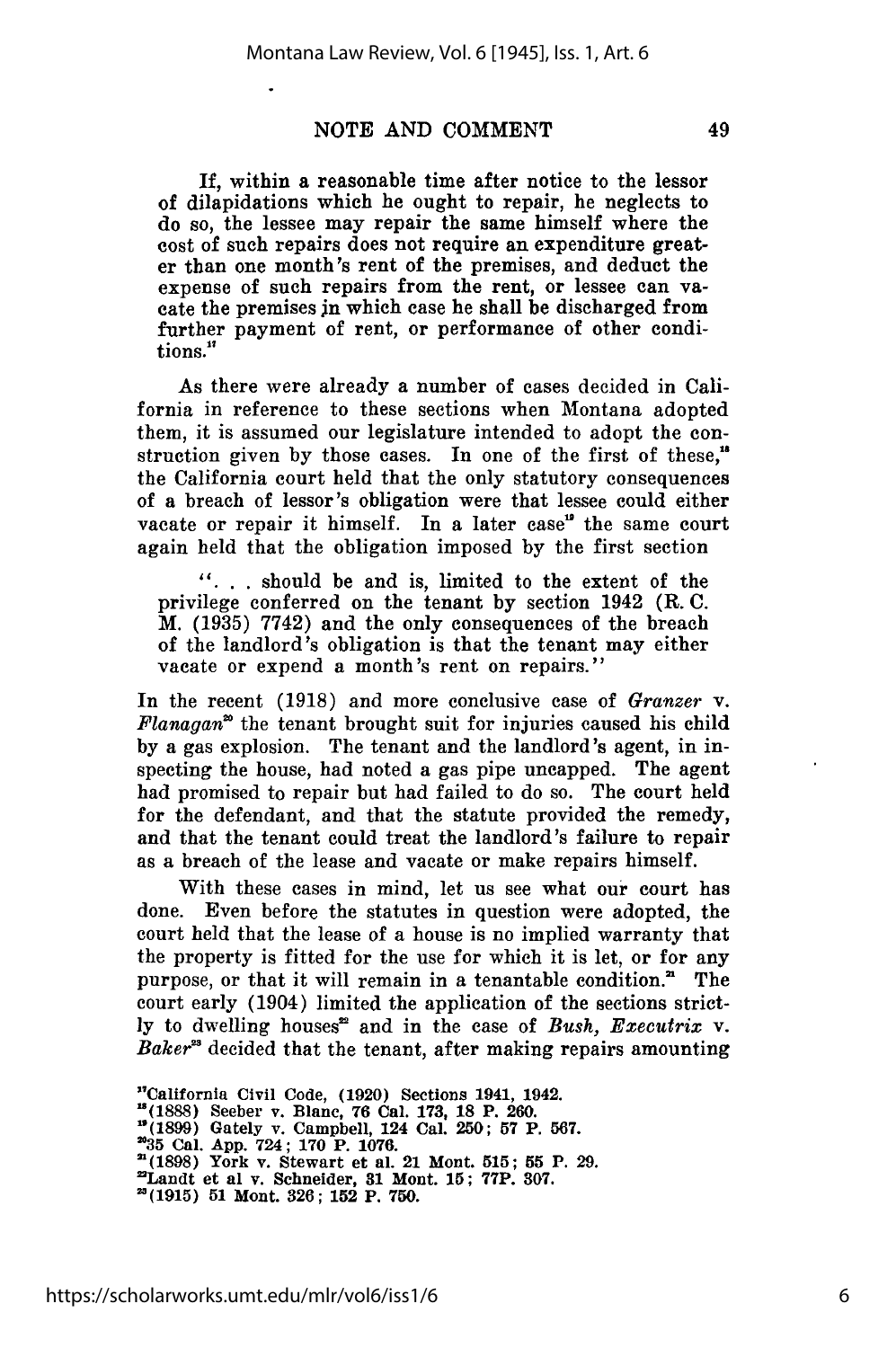#### **MONTANA** LAW REVIEW

to one month's rent, could subsequently repair dilapidations occurring in a following month, even though both expenditures exceeded the amount of one month's rent. It was further held however, that the tenant had no redress for damages to person or property consequent on the landlord's failure to repair. In the case of *Dier* v. *Mueller"* the lessee notified lessor that the porch had fallen into disrepair, and he promised to remedy the defect but failed to do so. A month later the injury complained of resulted but the court held no right of action for personal injury existed and that the demurrer was properly sustained. Our court relied on the California case of *Van Every v. Ogy*<sup>55</sup> and said,

*it...* whether the construction is right or not, it is presumably adopted with the sections themselves and it constitutes a right of property, and the courts of this state are without authority to alter it."

Another jurisdiction whose decisions should be very persuasive with our court is Oklahoma. It has statutory provisions almost identical to ours.<sup>28</sup> In an action for personal injuries caused by gas escaping from an uncapped pipe" the court found the demurrer properly sustained. The court couldn't agree with plaintiff's contention that it was defendant's duty to make the house "fit for human occupation" before being occupied by her. Rather it held the tenants remedy confined to the statute, and beyond it she could not recover damages. In other words, the obligation of the landlord in the one section was limited to the extent of the privilege conferred on the tenant in the other section.

In a similar case for an action by the tenant for the death of an infant son caused by falling down a cystern, the Oklahoma court held'

**\*...** In absence of fraud and concealment of the lessor as to some defect known to him and unknown to the lessee, the rule of caveat emptor applies, and the lessee takes the premises . . . in whatever condition they may be in, thus assuming all risk of personal injury from defects therein."

**<sup>&</sup>quot;(1917) 53** Mont. **288; 163** P. 466.

**<sup>(1881) 59</sup>** Cal. **563.**

<sup>&</sup>quot;Oklahoma Compiled Statutes **(1931)** Sections **10926, 10927.**

<sup>&#</sup>x27;Lavery v. Brigance et al. **(1925)** 122 Okla. **31, 242** P. **239, 93 A.** L. R. 782.<br><sup>28</sup>Godbey v. Barton et al (1939) 184 Okla. 237, 87 P. 2nd 261; Young v.

<sup>&</sup>quot;Godbey v. Barton et al **(1939)** 184 Okla. **237, 87** P. 2nd **261;** Young v. Beattie, **(1935) 172** Okla. **250,** 45 P. 2nd 470; **(1937)** Alfe v. **N.** Y. Life Ins. Co. et al., **180** Okla. **87, 67** P. **2nd** 947.